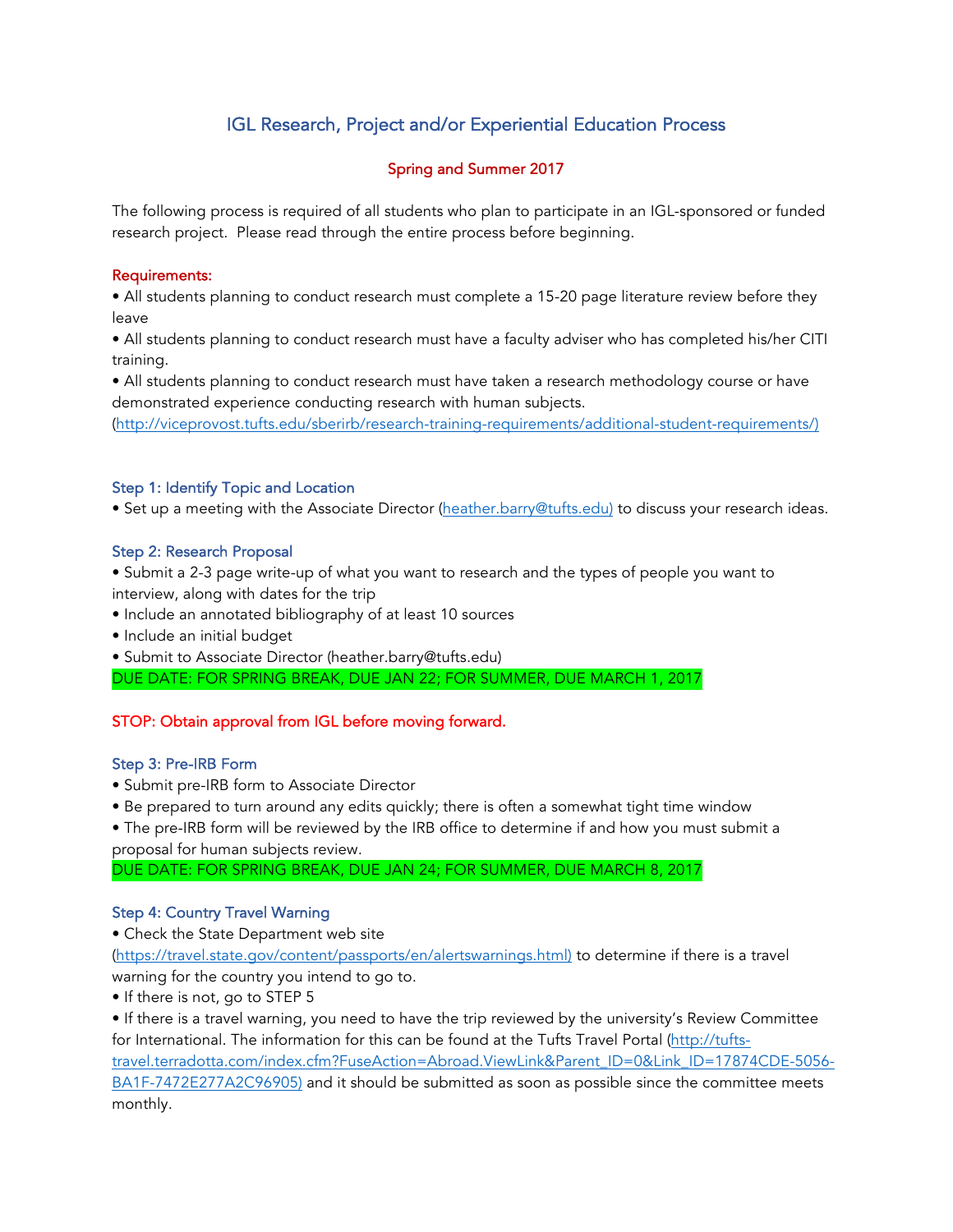## STOP: Before you submit to the Travel Review Committee, review your materials with the IGL Associate **Director**

#### Step 5: Pre-IRB Decision

- If it is determined that your research or project is EXCLUDED from the IRB, go to STEP 7
- If you have to submit your proposal through the IRB, you must find a faculty adviser.

#### Step 6: IRB

• Once your pre-IRB form is reviewed by the IRB office, you'll need to fill out the IRB Proposal and complete the CITI training.

• The IRB (Institutional Review Board) is a panel of Tufts' faculty and staff that reviews all human subject research proposals to determine if they are assuring adequate protection of human participants. The composition and authority of this committee is established by the Code of Federal Regulations. Failure to obtain IRB approval or an exclusion prior to beginning human subject research is considered noncompliance and can put university federal funding in jeopardy.

- Forms for the IRB can be found at: http://viceprovost.tufts.edu/sberirb/submission-process/submit/
- CITI Training: http://viceprovost.tufts.edu/sberirb/research-training-requirements/citi/

# STOP: The Associate Director needs to review your IRB forms before they are submitted to the IRB DUE DATE: FOR SPRING BREAK, DUE FEB 1; FOR SUMMER, DUE MARCH 28, 2017

#### Step 7: Begin Gathering Contacts

• Develop a list of potential contacts for your research or project and submit to Associate Director

## Step 8: Visas and Vaccines

• Determine if you need a visa to the country you plan to travel to (or are transiting through); if you do, apply early unless it is one that you can easily get at the airport (you can do this by looking up the web site for the US embassy of the country you plan to go to)

• Determine what vaccines you might need; make an appointment with Tufts Health Services (https://wwwnc.cdc.gov/travel/destinations/list) -- provide the IGL with the information that you received or don't need any additional vaccines

#### Step 9: Budget and Funding Form

• Update your budget with researched/confirmed prices for specific places/dates

• Submit the budget with the IGL Funding Form (please make sure to fill out all parts of the form and save in Adobe Acrobat. The IGL will advise you of the final decision and amount it is able to fund.

## Step 10: IRB Approval

- Submit IRB approval to the IGL
- Begin reaching out to potential contacts and arranging meetings

## Step 11: Travel Security

- Attend a travel security meeting this is mandatory, date and time TBD
- Call ISOS and speak with the desk person for the country you are travelling to, record name of the person you spoke to and case number/date
- Print out or get a copy of the ISOS emergency contact information for Tufts